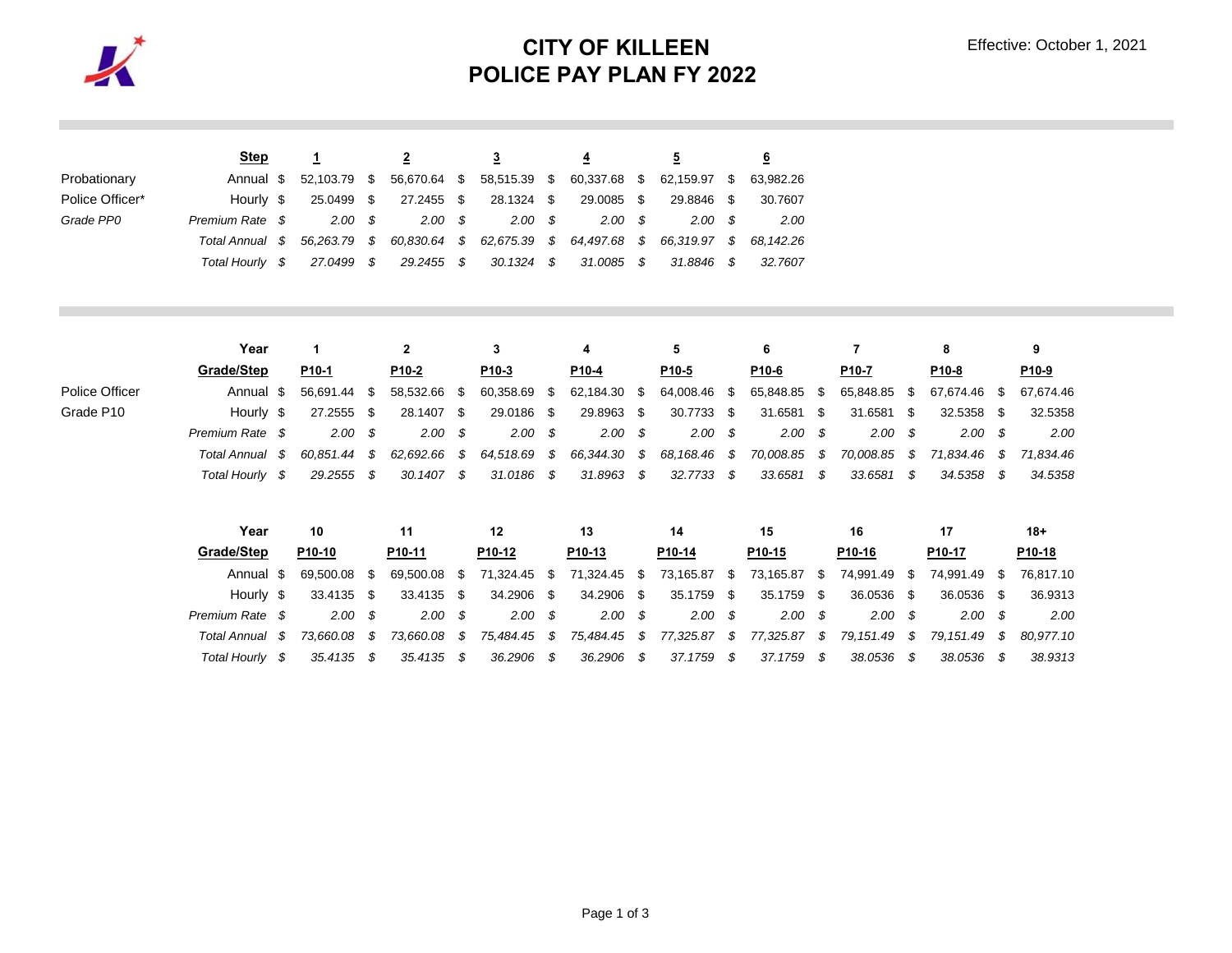

## **CITY OF KILLEEN POLICE PAY PLAN FY 2022**

|                          | Step/Year:                 |      |                      |      | 2                           |      | 3            |      | <u>4</u>     |      | 5            |      | 6            |      |               |      | 8            |      | 9            |      | $10+$       |
|--------------------------|----------------------------|------|----------------------|------|-----------------------------|------|--------------|------|--------------|------|--------------|------|--------------|------|---------------|------|--------------|------|--------------|------|-------------|
| <b>Police Sergeant</b>   | Annual                     | - \$ | 81,064.46            | \$   | 81,064.46                   | \$   | 83,795.09    | \$   | 83,795.09    | \$   | 86,505.95    | \$   | 86,505.95    | -\$  | 86,505.95     | \$   | 86,505.95    | \$   | 86,505.95    | - \$ | 89,217.23   |
| Grade P20                | Hourly \$                  |      | 38.9733 \$           |      | 38.9733                     | - \$ | 40.2861      | -\$  | 40.2861      | -\$  | 41.5894      | -\$  | 41.5894      | -\$  | 41.5894       | - \$ | 41.5894      | - \$ | 41.5894      |      | 42.8929     |
|                          | Premium Rate \$            |      | 2.00                 | \$   | 2.00                        | \$   | 2.00         | \$   | 2.00         | -\$  | 2.00         | -\$  | 2.00         | - \$ | 2.00          | - \$ | 2.00         | - \$ | $2.00\,$ \$  |      | 2.00        |
|                          | <b>Total Annual</b>        | - \$ | 85,224.46            | S    | 85,224.46                   | S    | 87,955.09    | \$   | 87,955.09    | S    | 90,665.95    |      | 90,665.95    | \$   | 90,665.95     | \$   | 90,665.95    | - \$ | 90,665.95    |      | 93,377.23   |
|                          | Total Hourly \$            |      | 40.9733              | \$   | 40.9733                     | - \$ | 42.2861      | \$   | 42.2861      |      | 43.5894      |      | 43.5894      | S    | 43.5894       | \$   | 43.5894      | - \$ | 43.5894      |      | 44.8929     |
| <b>Police Lieutenant</b> | Annual \$                  |      | 94,194.26            | - \$ | 94,194.26                   | -\$  | 96,923.42    | \$   | 96,923.42    | \$   | 99,634.70    | \$   | 99,634.70    | S    | 99,634.70     | \$.  | 99,634.70    | \$   | 99.634.70    | S    | 102,362.83  |
| Grade P30                | Hourly \$                  |      | 45.2857              | - \$ | 45.2857                     | - \$ | 46.5978      | \$   | 46.5978      | \$   | 47.9013      | -\$  | 47.9013      | - \$ | 47.9013 \$    |      | 47.9013 \$   |      | 47.9013      | - \$ | 49.2129     |
|                          | Premium Rate \$            |      | 2.00                 | \$   | 2.00                        | S    | 2.00         | \$   | 2.00         | \$   | 2.00         | - \$ | 2.00         | - \$ | 2.00          | - \$ | 2.00         | - \$ | $2.00\,$ \$  |      | 2.00        |
|                          | <b>Total Annual</b>        | - \$ | 98.354.26            | S    | 98.354.26                   | S    | 101.083.42   | \$   | 101.083.42   | \$   | 103.794.70   | \$   | 103.794.70   | S    | 103.794.70    | \$   | 103.794.70   | \$   | 103.794.70   | - \$ | 106,522.83  |
|                          | Total Hourly \$            |      | 47.2857              | -\$  | 47.2857                     | S    | 48.5978      | -\$  | 48.5978      | \$   | 49.9013      | - \$ | 49.9013      | -\$  | 49.9013       | - \$ | 49.9013      | - \$ | 49.9013      | - \$ | 51.2129     |
| Police Captain           |                            |      | Annual \$ 106,881,42 |      | \$ 106,881.42 \$ 109,611.01 |      |              |      | \$109,611.01 |      | \$112,321.04 |      | \$112,321.04 |      | \$112,321.04  |      | \$112,321.04 |      | \$112,321.04 | S.   | 115,032.32  |
| Grade P40                | Hourly \$                  |      | 51.3853 \$           |      | 51.3853 \$                  |      | 52.6976      | -\$  | 52.6976      | \$   | 54.0005      | \$   | 54.0005      | - \$ | 54.0005       | - \$ | 54.0005      | - \$ | 54.0005      | - \$ | 55.3040     |
|                          | Premium Rate \$            |      | 2.00                 | s.   | 2.00                        | S    | 2.00         | -\$  | 2.00         | - \$ | 2.00         | - \$ | 2.00         | - \$ | 2.00          | - \$ | 2.00         | - \$ | 2.00S        |      | 2.00        |
|                          | Total Annual \$ 111.041.42 |      |                      |      | \$111.041.42                |      | \$113,771.01 |      | \$113,771.01 |      | \$116,481.04 |      | \$116,481.04 |      | \$116,481.04  | S.   | 116,481.04   |      | \$116.481.04 | S    | 119, 192.32 |
|                          | Total Hourly \$            |      | 53.3853              | -\$  | 53.3853                     | - \$ | 54.6976      | - \$ | 54.6976      | - \$ | 56.0005      | - \$ | 56.0005      | - \$ | 56.0005       | - \$ | 56.0005      | - \$ | 56.0005      | - \$ | 57.3040     |
| <b>Assistant Chief</b>   |                            |      | Annual \$ 122,739.76 |      | \$122,739.76                |      | \$125,450.62 |      | \$125,450.62 |      | \$128,164.40 |      | \$128,164.40 | - S  | 128,164.40 \$ |      | 128,164.40   |      | \$128,164.40 | S.   | 130,890.24  |
| of Police                | Hourly \$                  |      | 59.0095              | - \$ | 59.0095                     | - \$ | 60.3128      | -\$  | 60.3128      | \$   | 61.6175      | - \$ | 61.6175      | - \$ | 61.6175 \$    |      | 61.6175 \$   |      | 61.6175      | - \$ | 62.9280     |
| Grade P50                | Premium Rate \$            |      | 2.00                 | \$   | 2.00                        | S    | 2.00         | -\$  | 2.00         | -\$  | 2.00         | - \$ | 2.00         | - \$ | 2.00          | - \$ | 2.00         | - \$ | $2.00\,$ \$  |      | 2.00        |
|                          | Total Annual               | - \$ | 126.899.76           | S.   | 126,899.76                  | S    | 129,610.62   |      | \$129,610.62 |      | \$132,324.40 | \$   | 132,324.40   | S    | 132,324.40    | \$   | 132,324.40   | S.   | 132,324.40   | -S   | 135,050.24  |
|                          | Total Hourly \$            |      | 61.0095              | - \$ | 61.0095                     | - S  | 62.3128      | - \$ | 62.3128      | - S  | 63.6175      | - \$ | 63.6175      | - \$ | 63.6175       | - \$ | 63.6175      | - \$ | 63.6175 \$   |      | 64.9280     |

\* Probationary Police Officer - Certified Officer / 12 months probation; Non-certified Officer / 18 months probation; Officers hired on Step 1: Pay increases are effective with the completion of the probationary period of 18 months. This is a Non-Civil Service position.